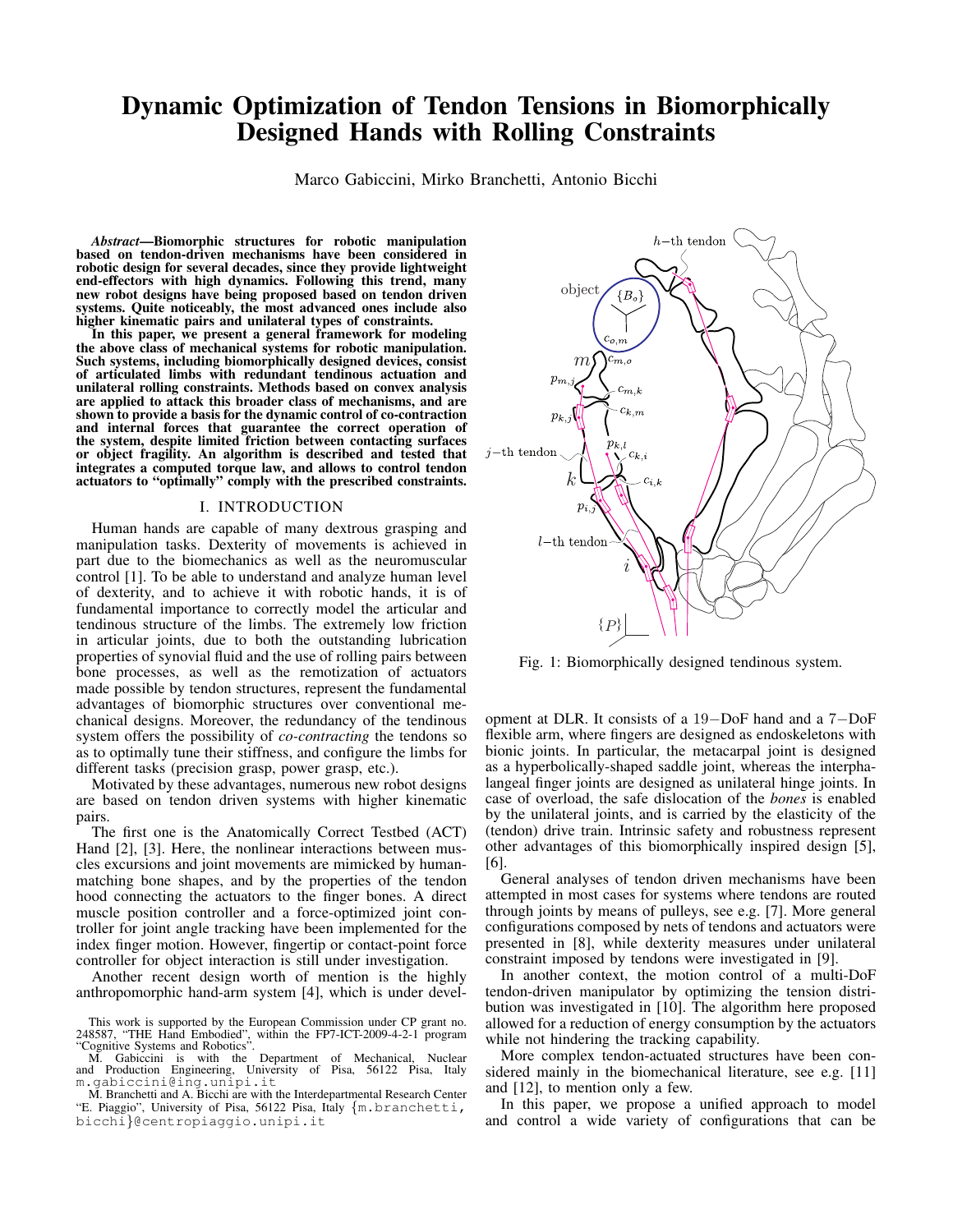encountered in biological systems or conceived for artificial devices. For the widest generality, we model articulated limbs with tendinous actuation and manipulated object/objects as a collection of rigid bodies, interacting through generalized virtual springs. The end points of the springs are allowed to move over the object boundaries, thus simulating rolling motions. Distinction between manipulator *links* and *objects* to be manipulated is not intrinsic to the model, and can be recovered in the final stage of the analysis. Since contacts between any of the bodies with any of the others are allowed, whole-limb manipulation is naturally investigated within this framework.

A dynamic force distribution analysis in contacts and tendons is proposed, with generalizes the approach presented in [13]. As a result, we propose a control law that allows the manipulated object to track a specified motion while ensuring the integrity of the system by application of proper tendon tensions. The actual choice of the tendon actions on the system is eventually made on the basis of an optimality criterion that embodies the fulfilment of physical constraints (fragility of the object, friction limits in the contact interfaces, allowable tendon tension ranges, etc.). A numerical implementation of the overall methodology is presented for a three-fingered tendon-driven hand, with unilateral rolling constraints among the limbs, manipulating an object. Each finger has one 2-DoF saddle joint and two 1-DoF unilateral hinge joints, and was inspired by the design of the new DLR hand-arm system. Many issue related to real-world implementation of the above strategies, like robustness to modeling errors and stochasticity, need still to be investigated and suggest future research directions. However, promising simulation results show that the proposed methodology could help in implementing more easily biological strategies for the unified position and force control of complex biomorphic structures.

## II. SYSTEM DESCRIPTION

## *A. Preliminaries*

For the widest generality, we model tendon-actuated robotic structures as a collection of an arbitrary number *n* of rigid bodies that may be connected one with any of the others, or with the environment, through revolute or prismatic joints, and unilateral rolling contacts. Bodies are numbered from 1 to *n*, while the environment is assigned the index 0. A schematic of such a structure is depicted in Fig. 1.

According to the usual practice, we consider a fixed (palm) frame  ${P}$ , and we attach a barycentric frame  ${B<sub>i</sub>}$  to the *i*<sup>−</sup>th object in the system, (*i* = 1, . . . , *n*). We denote with  $g_{PB_i} \in SE(3)$  the posture of  ${B_i}$  with respect to  ${P}$ , and we employ the Product of Exponentials (PoE) formula [14] for its parametrization, i.e.

$$
g_{PB_i}(\theta_i) = \left(\prod_{j=1}^6 e^{\widehat{\xi}_{ij}\theta_{ij}}\right) g_{PB_i}(0). \tag{1}
$$

This choice is motivated by the recognized superiority of this approach over conventional Denavit-Hartenberg parametrizations [15]. Here, the  $\xi_{ij}$ 's form a basis for  $\mathfrak{se}(3)$ , the Lie algebra of rigid body motions,  $\theta_i = [\theta_{i1} \cdots \theta_{i6}]^T$  are the exponential coordinates of the  $2<sup>nd</sup>$  kind [16] for a local representation of SE(3) for the *i−*th body, and *gP B<sup>i</sup>* (0) is its initial configuration. We cast the set of local parametrizations for all the objects in the vector  $\theta = [\theta_1^T \cdots \theta_n^T]^T$ .

For each pair  $(i, k)$  of connected bodies we define  ${C_{i,k}}$ and  ${C_{k,i}}$  as the *normalized Gauss frames* with origin in

the common contact point, fixed to the *i−*th and *k−*th body, respectively. The local frames are chosen so that the *x−* and *y*<sup>−</sup>axes span the local tangent plane to the body surface, and the *z−*axis is aligned with the outward normal. The components of the common origin of frames  ${C_{i,k}}$  and  ${C_{k,i}}$ are denoted as  $c_{i,k}$  and  $c_{k,i}$ , depending on whether they expressed in  ${B_i}$  or  ${B_k}$ , respectively.

## *B. Actuation system*

The actuation system modelled consists of *q* motors and *r* tendons. Tendons have always one end fixed to one object, while the other end may be connected to a motor or to another object, therefore  $r \geq q$ . Tendons may be routed through idle pulleys or sheaths. With reference to Fig. 1, we denote with  $p_{i,j}$  the point on the *i*−th body where the *j*−th tendon is fixed or is passed through. Actuators are placed remotely on the environment, therefore the position of the *j−*th tendon actuator is denoted by *p*0*,j* . Under the assumption of a frictionless transmission system, the tendons can be considered uniformly stressed, and the tensions can be collected in a vector  $t = [t_1 \cdots t_r]^T \in \mathbb{R}^r$ . Denoting with  ${}^{t}F_{ij}^{B_i} \in \mathbb{R}^{6}$  the components in  ${B_i}$  of the wrench exerted on the *i−*th object by the *j−*th tendon, it is possible to write

$$
{}^{t}F_{ij}^{B_i} = T_{ij}^{B_i}t_j, \quad T_{ij}^{B_i} = \operatorname{Ad}_{g_{B_i}P}^{-T} T_{ij}^P, \tag{2}
$$

where  $Ad<sub>g</sub>$  is the adjoint operator of the element  $g$ , and the explicit expressions of  $T_{ij}^P$  (given in the appendix) depend on the tendon net topology. The effect on the *i−*th object of the whole tendon net can be written in matrix form as follows

$$
{}^{t}F_{i}^{B_{i}} = T_{i}^{B_{i}}t, \quad T_{i}^{B_{i}} = [T_{i1}^{B_{i}} \cdots T_{ir}^{B_{i}}] \in \mathbb{R}^{6 \times r}.
$$
 (3)

Then, by stacking eq. (3) for all the objects, the overall effect of the tendons on the articulated structure can be cast as

$$
{}^{t}F^{B} = Tt, \quad T = [T_{1}^{B_{1}}^{T} \cdots T_{n}^{B_{n}}^{T}]^{T}, \tag{4}
$$

where  ${}^t F^B \in \mathbb{R}^{6n}$ , and  $T \in \mathbb{R}^{6n \times r}$ .

To consider that not all the tendons are directly actuated, a suitable selection matrix  $\Gamma \in \mathbb{R}^{q \times r}$  is introduced. This maps tendon tensions  $t \in \mathbb{R}^r$  to active forces  $\tau \in \mathbb{R}^q$  applied on tendons by the *q* motors as follows

$$
\tau = \Gamma t,\tag{5}
$$

where  $\Gamma_{ij} = 1$  if the *j*−th tendon is directly connected to the *i−*th motor, and  $\Gamma_{ij} = 0$  otherwise.

The model of tendon elasticity can be obtained by introducing the relative displacement *δx<sup>t</sup>* between the tendon ends. This is due to both a change in the configuration of the bodies and a displacement  $\delta q$  of the tendon ends imposed by the motors. By duality arguments, it is easy to show that  $\delta x_t$  has the following form

$$
\delta x_t = T^T J^B \delta \theta - \Gamma^T \delta q,\tag{6}
$$

where  $J^B$  is a matrix obtained by properly combining the distal Jacobians of all the bodies, i.e.  $J^B$  = blkdiag( $J_{PB_1}^{B_1}, \ldots, J_{PB_n}^{B_n}$ ). Accordingly, and assuming a linear elasticity model for each tendon, the vector of tensions can be recovered as

$$
t = K_t \, \delta x_t + \hat{t},\tag{7}
$$

where  $\hat{t}$  accounts for preload tensions in the reference configuration, and  $K_t = \text{diag}(k_1, \ldots, k_r) \in \mathbb{R}^{r \times r}$  is the stiffness matrix whose entries  $k_t$  depend on the elastic characteristics of the tendons.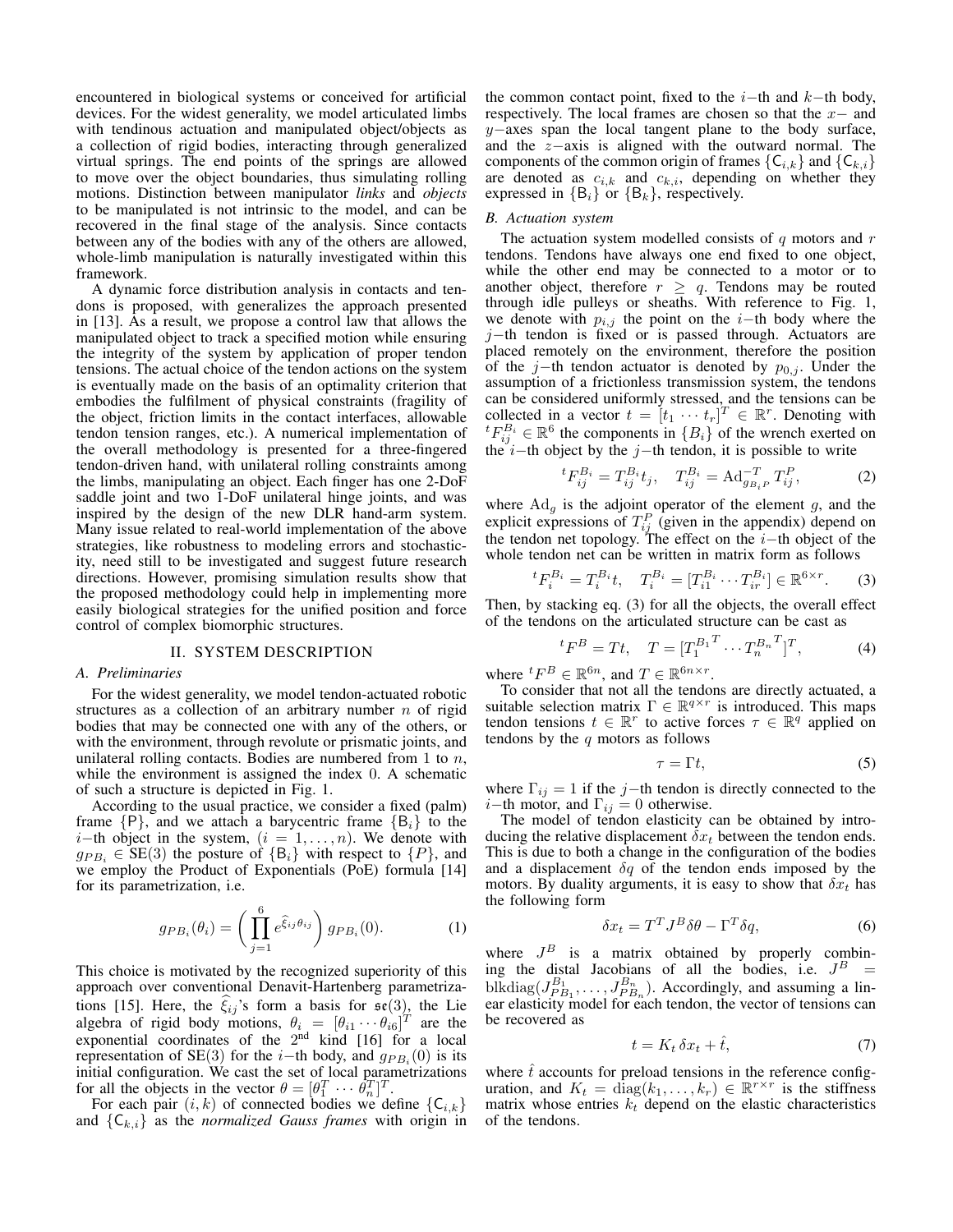## *C. Contact force model*

To model the constraint reactions due to joints and/or unilateral rolling contacts between connected bodies, a *penalty formulation* is adopted. In this framework, elastic reaction forces are generated in the directions not allowed by the type of connection. Considering contact between the *i−*th and *k−*th body, the components (in *{*C*k,i}*) of the constrained relative displacement of *k* with respect to *i*, i.e.  $\delta C_{ik}^{C_{k,i}} =$  $B_{i,k}^T(\delta C_k^{C_{k,i}} - \delta C_i^{C_{k,i}})$  can be expressed as

$$
\delta C_{ik}^{C_{k,i}} = B_{i,k}^T (J_{PB_k}^{C_{k,i}} \delta \theta_k - J_{PB_i}^{C_{k,i}} \delta \theta_i),
$$
\n(8)

where  $B_{i,k} \in \mathbb{R}^{6 \times c}$  is a basis for the contact wrench, or, equivalently,  $B_{i,k}^T$  selects the relative displacement constrained by the connection. As an example,  $c = 4$  for a soft-finger (SF) contact. Under the assumptions of a linear elastic characteristic, the contact force exerted by the *k−*th on the *i−*th body can be expressed as follows

$$
f_{ki}^{C_{k,i}} = K_{i,k} \, \delta C_{ik}^{C_{k,i}} + \hat{f}_{ki}^{C_{k,i}}, \quad f_{ki}^{C_{k,i}} \in \mathbb{R}^c, \tag{9}
$$

where  $K_{i,k} \in \mathbb{R}^{c \times c}$  encodes the characteristics of the contact interface (virtual springs), and  $\hat{f}_{ki}^{C_{k,i}}$  models the preload contact force which can be present in the reference configuration. Then, the components in the barycentric frame  ${B_i}$  of the full wrench exerted by *k* on *i*, are easily obtained as

$$
{}^{c}F_{ki}^{B_i} = G_{ki} f_{ki}^{C_{k,i}}, \quad G_{ki} = \mathrm{Ad}_{g_{B_i C_{k,i}}}^{-T} B_{i,k}.
$$
 (10)

The resultant wrench on the *i−*th body due to contacts depends on its connectivity with the other objects. By introducing the list  $\nu(i)$  as a mean to encode the connectivity of the *i*−th body with all the others, and the shorthand notation  $G_i$  = [*Gki*]*<sup>k</sup>∈ν*(*i*) to represent proper juxtaposition in columns/rows of matrices or vectors, we can write

$$
{}^{c}F_{i}^{B_{i}} = G_{i} f_{i}^{C_{\#,i}}, \tag{11}
$$

where,  $f_i^{C_{\neq,i}} = [f_{ki}^{C_{k,i}}]_{k \in \nu(i)}$ , is comprised of all the contact force components (each one in its contact frame) exerted on body *i* by its connected neighbours.

Then, in order to avoid redundancy and reduce the dimensionality of the system, we count the contact force components only once by introducing the global contact force vector  $f \in \mathbb{R}^s$  as follows

$$
f = \bigcup_{i=1}^{n} f_i^{C_{\#,i}}.
$$
 (12)

According to the above definition, the overall contact wrench contribution  ${}^cF^B$  can be written as

$$
{}^{c}F^{B} = G f,\tag{13}
$$

where matrix  $G \in \mathbb{R}^{6n \times s}$  can be extracted by inspection or by automatic search procedures from the set (obtained for  $i = 1, ..., n$ ) of eq. (11) and making use of eqs. (12) and (13).

# *D. Dynamic evolution of the contact points*

We assume that the contact points between connected bodies move over their respective surfaces in response to a relative twist, according to pure rolling (only  $\omega_x \neq 0$  and  $\omega_y \neq 0$ ) between rigid surfaces. The update law for the local coordinates of the surfaces are based on Montana's equations [17], which are here specialized for the case of contact between bodies *i* and *k*:

$$
\begin{bmatrix}\n\dot{\alpha}_{k,i} \\
\dot{\alpha}_{i,k}\n\end{bmatrix} = \begin{bmatrix}\nM_{k,i}^{-1}(K_{k,i} + \tilde{K}_{i,k})P \\
M_{i,k}^{-1}R_{\psi}(K_{k,i} + \tilde{K}_{i,k})P\n\end{bmatrix} \begin{bmatrix}\n\omega_{x_{i,k}} \\
\omega_{y_{i,k}}\n\end{bmatrix},
$$
\n
$$
\dot{\psi}_{i,k} = [T_{k,i}M_{k,i} \quad T_{i,k}M_{i,k}] \begin{bmatrix}\n\dot{\alpha}_{k,i} \\
\dot{\alpha}_{i,k}\n\end{bmatrix}
$$
\n(14)

It is worth recalling that  $\alpha_{k,i}$  and  $\alpha_{i,k}$  are the Gaussian coordinates of the contact point for the surfaces *k* and *i*, respectively, while  $\psi_{i,k}$  is the angle that aligns  $x_{i,k}$  onto  $x_{k,i}$  with a CCW rotation about the  $z_{k,i}$ *−*axis. The main assumption here is that we neglect the variation of the surface *metric, curvature and torsion forms*, *M*, *K* and *T* due to contact deformation, and we assume a rigid model for the mating surfaces.

It can be useful to show that the components of the relative rolling velocity can be easily computed as

$$
\begin{bmatrix} \omega_{x_{i,k}} \\ \omega_{y_{i,k}} \end{bmatrix} = B_{i,k}^{(a)^{T}} \big( J_{PB_{k}}^{C_{k,i}} \dot{\theta}_{k} - J_{PB_{i}}^{C_{i,k}} \dot{\theta}_{i} \big), \tag{15}
$$

where  $B_{i,k}^{(a)}$  is a basis for  $\mathcal{N}(B_{i,k}^T)$ , or, equivalently,  $B_{i,k}^{(a)}$  $i,k$ *T* selects the components of the relative twist  $V_{B,B}^{C_{k,i}}$  $B_i B_k$  that are not constrained by the type of contact.

# *E. Overall system model*

According to the definitions and notations introduced above, the model of the system can be summarized by the following set of matrix equations:

$$
F^{B} = [G \quad T] \begin{bmatrix} f \\ t \end{bmatrix} =: \bar{G}\bar{f},\tag{16}
$$

$$
F^{B} = M(\theta)\ddot{\theta} + C(\theta, \dot{\theta})\dot{\theta} + N(\theta)
$$
\n(17)

$$
\tau = \Gamma t,\tag{18}
$$

$$
\bar{f} = \bar{K} \begin{bmatrix} \bar{G}^T J^B & -\bar{\Gamma}^T \end{bmatrix} \begin{bmatrix} \delta \theta \\ \delta q \end{bmatrix} + \hat{f} =: M \begin{bmatrix} \delta \theta \\ \delta q \end{bmatrix} + \hat{f}, \quad (19)
$$

beside eqs.  $(14)$  and  $(15)$  for each pair  $(i, k)$  of connected bodies. Eq. (16) is the set of wrenches on the system objects, eq. (17) describes the overall system dynamics, eq. (18) relates the tendon tensions with the actuator forces, and eq. (19) encodes the constitutive models for contact forces and tendon tensions. In eq. (19), matrix  $\bar{G} \in \mathbb{R}^{6n \times (s+r)}$  is defined as in (16), and  $\overline{\Gamma} = [0 \quad \Gamma] \in \mathbb{R}^{q \times (s+r)}$ . The overall stiffness  $\text{matrix } \overline{K} \in \mathbb{R}^{(s+r)\times (s+r)}$  is defined as  $\overline{K} = \text{blkdiag}(K_c, K_t)$ , where  $K_c$  can be elicited from (9) and  $K_t$  was defined in (7). It is worth pointing out that matrices *M*, *C* and *N* are formed by appropriately stacking the quantities obtained for the individual objects

$$
M = \text{blkdiag}(M_1, \dots, M_n), \quad C = \text{blkdiag}(C_1, \dots, C_n),
$$

$$
N = [N_1^T \cdots N_n^T]^T \tag{20}
$$

# III. FORCE DISTRIBUTION

The force distribution problem consists in describing the general solution of eq. (16), given the (to be applied) global wrench  $F^B$ . Under the technical condition (usually ensured by a proper design) that  $\mathcal{R}(\bar{G}) = \mathbb{R}^{6n}$ , the actuator actions can exert any prescribed wrench. In this case, the general solution of eq. (16) can be written as the sum of (i) a particular solution, and (ii) a homogeneous one.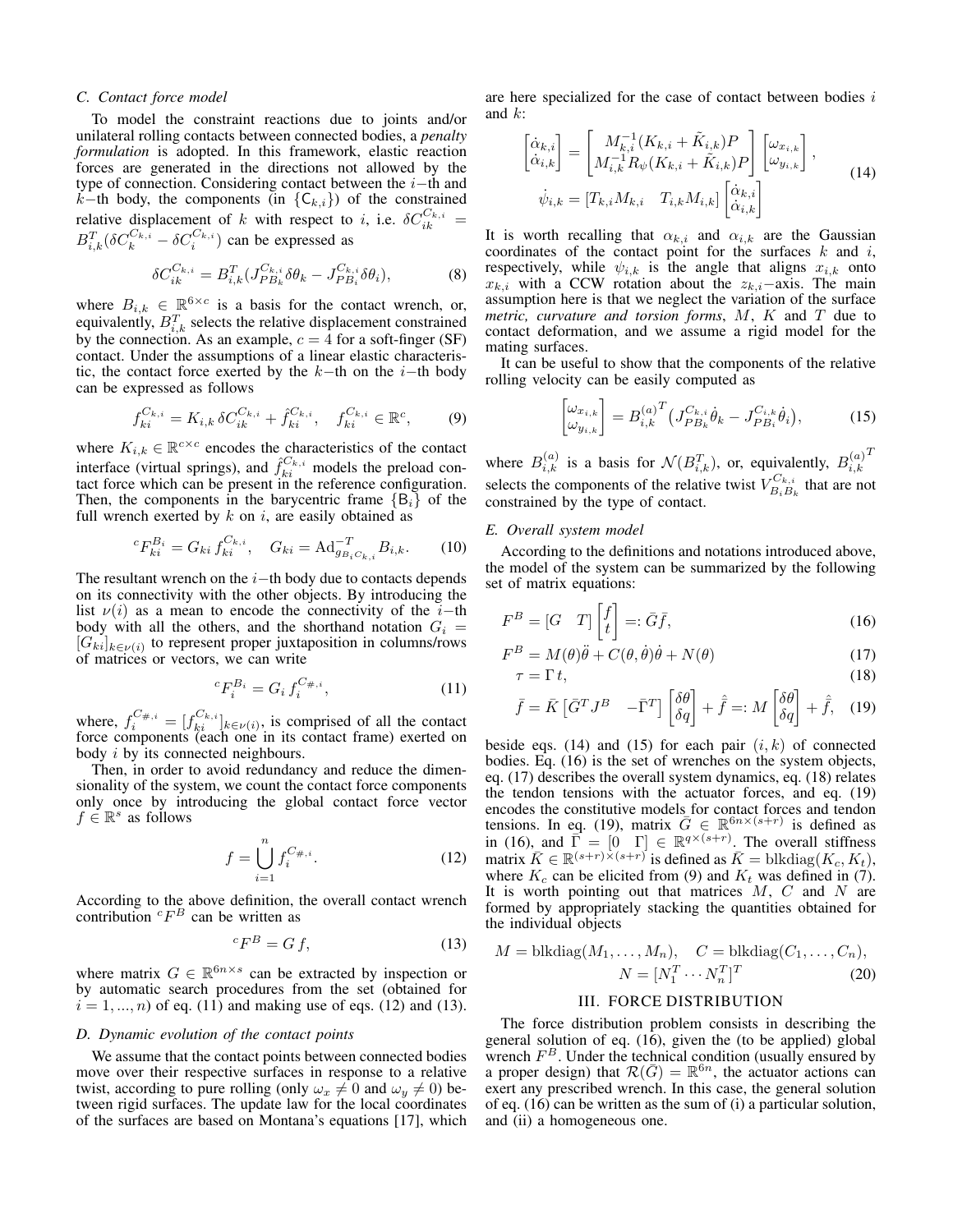## *A. Particular solution*

By following arguments similar to those presented in [13], given an equilibrium configuration  $\hat{\theta}$  under a set of external loads  $\hat{F}^B$ , with contact and tendon forces  $\hat{f}$ , the additional forces  $\delta \bar{f}_p$  to be applied if an additional load  $\delta F^B$  is prescribed (with  $\delta q = 0$ ) are

$$
\delta \bar{f}_p = \bar{G}_{\bar{K}}^R \delta F^B, \quad \bar{G}_{\bar{K}}^R = \bar{K} \bar{G}^T (\bar{G} \bar{K} \bar{G}^T)^{-1} \tag{21}
$$

It is worth noting that, among the infinitely many right inverses of  $\overline{G}$ , only the  $\overline{K}$ −weighted right inverse  $\overline{G}_{\overline{K}}^R$  is physically motivated, since it returns the contact force distribution associated to the minimum elastic energy stored in the system [18]. Therefore, the particular solution has the general structure  $\bar{f} = \hat{f} + \delta \bar{f}_p$ , with  $\delta \bar{f}_p$  obtained in (21).

## *B. Homogeneous solution*

The homogeneous solution of (16) represents connection forces and tendon tensions that do not produce a net wrench on the system. These forces and tensions are referred to as *internal*, and their management is of fundamental importance in grasp planning to avoid separation or slippage in unilateral and rolling pairs. According to eq. (16), it is easy to show that internal forces  $\delta \bar{f}_h^{\phantom{h}1}$  must belong to  $\mathcal{N}(\bar{G})$ . However, since contact forces and tendon tensions are related to the system configuration *δθ* and the commanded (motor) inputs *δq* through eq. (19), only those in  $\mathcal{R}(M)$  can be obtained. This implies that the system configuration and the motor positions must fulfil the following condition

$$
\bar{G}M\begin{bmatrix} \delta\theta\\ \delta q \end{bmatrix} = 0.
$$
 (22)

Let  $B \in \mathbb{R}^{(6n+q)\times b}$  be a matrix whose columns span  $\mathcal{N}(\bar{G}M)$ , whose dimension is *b*. Then, the subspace of active internal forces  $\mathcal{F}_{ha}$  is given by  $\mathcal{R}(MB)$ . If we introduce the basis matrix  $E \in \mathbb{R}^{(s+r)\times e}$ , obtained by using only the independent columns of  $MB$ , i.e.  $E = \text{colbasis}(MB)$ , it is possible to give the following definition

$$
\mathcal{F}_{ha} = \{ \delta \bar{f}_{ha} : \delta \bar{f}_{ha} = Ey, y \in \mathbb{R}^e \},\tag{23}
$$

where *y* is a free parameter. Note that, among active internal forces and tensions, it is also possible to further distinguish the set of *co-contraction* tensions, as a subspace of  $\mathcal{F}_{ha}$  that do not change the contact forces between links and the manipulated object.

Moreover, is it possible to identify passive (preload) internal forces as those that cannot be actively controlled by means of motor displacements. In systems with tendinous structure and rolling pairs, these can be used to model the effects of articular ligaments.

For brevity, in the subsequent application of the methodology, both co-contraction tensions and passive internal forces will not be characterized further, since we will assume that: (i) no pre-loading is present in the system, and (ii) there is no interest in distinguishing between link-to-link and link-toobject forces, but only to ensure the global integrity of the structure in tracking a specified motion.

## IV. OPTIMIZATION OF TENDON TENSIONS

Assuming that the system is not preloaded, the results presented in sec. III allow us to write the general solution of (16) as follows

$$
\bar{f} = \bar{G}_{\bar{K}}^R F^B + E y \tag{24}
$$

where the free vector *y* parameterizes the active internal forces and tensions, and plays a key role in fulfilling the system constraints.

Following the approach of [19], the limit values of contact constraints for the (*i, j*)*−*th connection can be profitably written in the generalized form

$$
\sigma_{i,j,k} = \alpha_{i,j,k} ||f_{i,j}|| + \beta_{i,j,k} ||m_{i,j}|| + \gamma_{i,j,k} f_{z_{i,j}} + \delta_{i,j,k} \leq 0,
$$
\n(25)

where the numerical values for various constraint types  $(k =$ 1, 2, 3) are reported in Table I, and where  $\alpha_{i,j,3} = (1 +$  $\mu_{i,j}^2$  $\rangle^{-1/2}$  and  $\beta_{i,j,3} = 1/\mu_{i,j}$ . A similar, but simpler, form can be conceived also to describe the bound constraints on the *h−*th tendon tension

$$
\nu_{h,l} = \rho_{h,l} \, t_h + \eta_{h,l} \le 0,\tag{26}
$$

where the numerical values for the two bounds  $(l = 1, 2)$  are reported in Table II.

Let  ${}^{c}\Omega_{i,j,k}$  and  ${}^{t}\Omega_{h,l}$  represent the sets of the free parameter  $\hat{y}$  that, for a given global wrench  $F^B$ , satisfies the constraints  $(25)$  and  $(26)$ , respectively, with a small positive margin *κ*. More precisely, let us define  ${}^{c}\Omega_{i,j,k} := \{y : \sigma_{i,j,k} < -\kappa\}$  and  ${}^{t}\Omega_{h,l} := \{y : \nu_{h,l} < -\kappa\}.$ The region where all the constraints are satisfied is given by  ${}^c\Omega \cap {}^t\tilde{\Omega}$ , with

$$
{}^{c}\Omega = \bigcap_{i,j,k} {}^{c}\Omega_{i,j,k}, \quad {}^{t}\Omega = \bigcap_{h,l} {}^{t}\Omega_{h,l}.
$$
 (27)

In eq. (27),  $i = 1, ..., n, j \in \nu(i), k = 1, ..., 3, h = 1, ..., r$ , and  $l = 1, 2$ . For the  $(i, j)$ −th connection ( $k$ −th constraint) consider the cost function

$$
{}^{c}V_{i,j,k}(y,F^{B}) = \begin{cases} (2\sigma_{i,j,k})^{-1} & \colon y \in {}^{c}\Omega_{i,j,k} \\ a\sigma_{i,j,k}^{2} + b\sigma_{i,j,k} + c & \colon y \notin {}^{c}\Omega_{i,j,k} \end{cases}
$$
(28)

and for the *h−*th tendon (*l−*th constraint) consider the cost function

$$
{}^{t}V_{i,j,k}(y, F^{B}) = \begin{cases} (2\nu_{h,l})^{-1} & \colon y \in {}^{t}\Omega_{h,l} \\ av_{h,l}^{2} + b\nu_{h,l} + c & \colon y \notin {}^{t}\Omega_{h,l} \end{cases}
$$
(29)

Then we form the overall cost function as

$$
V(y, F^{B}) = \sum_{i,j,k} {^{c}w_{i,j,k}} {^{c}V_{i,j,k}} + \sum_{h,l} {^{t}w_{h,l}} {^{t}V_{h,l}},
$$
 (30)

where  $c_{w_{i,j,k}}$  and  $c_{w_{h,l}}$  are positive weights. By arguments similar to those used in [19], here omitted for brevity, it can be shown that for  $\kappa > 0$ , and with the choice  $a = \frac{3}{2\pi}$ .

| Constraint type             | $\alpha_{i,j,k}$ | $\beta_{i,j,k}$ | $\gamma_{i,j,k}$ | $o_{i,j,k}$ |
|-----------------------------|------------------|-----------------|------------------|-------------|
| Max. force module $(k = 1)$ |                  |                 |                  |             |
| Min. normal force $(k = 2)$ |                  |                 |                  |             |
| Friction cone $(k = 3)$     | $\alpha_{i,j,3}$ |                 |                  |             |

TABLE I: Force constraint coefficients.

<sup>&</sup>lt;sup>1</sup>The subscript *h* refers to the homogeneous nature of the solution.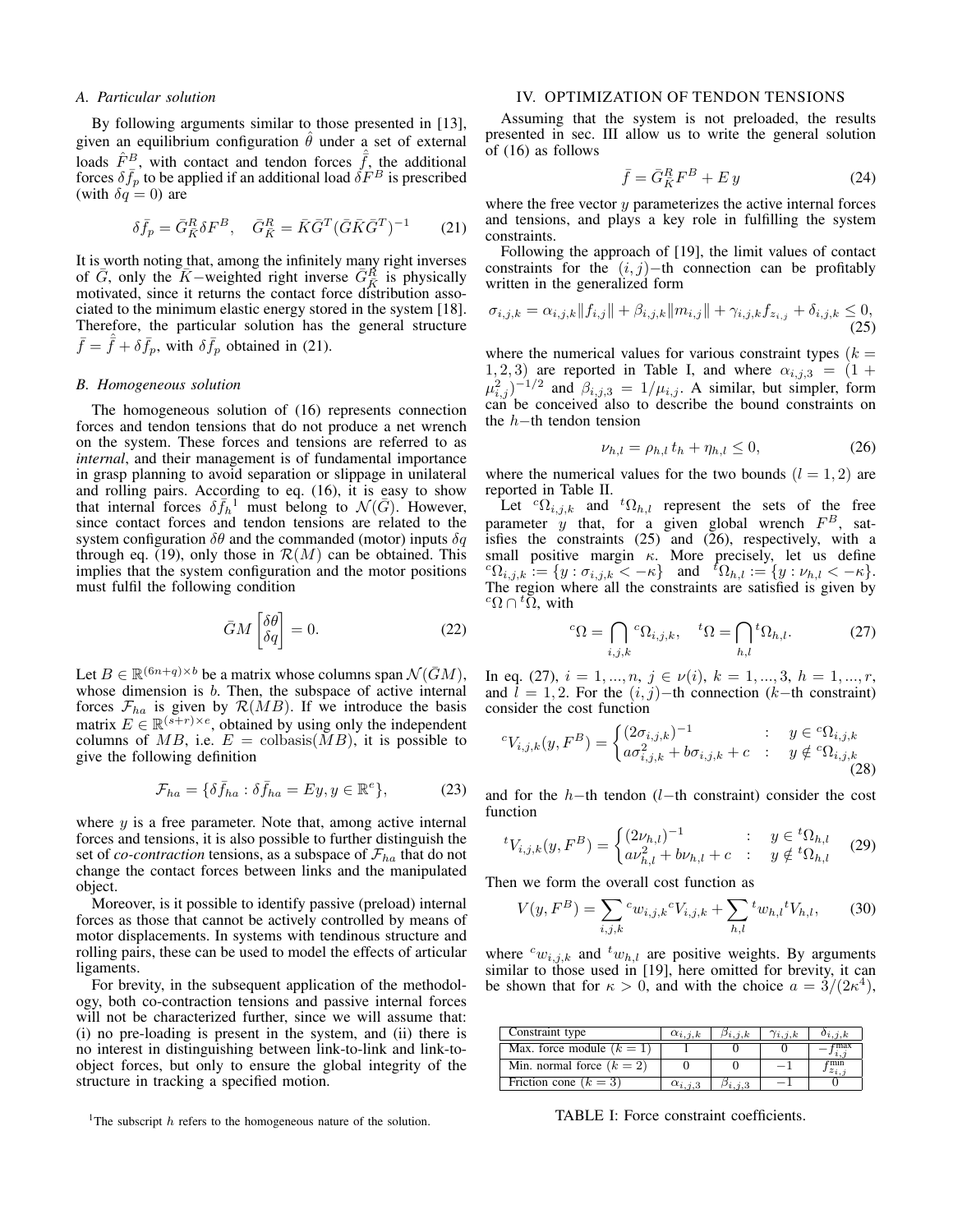| Constraint type        |  |  |
|------------------------|--|--|
| Max. tension $(l = 1)$ |  |  |
| Min. tension $(l = 2)$ |  |  |

TABLE II: Tension constraint coefficients.

 $b = 4/\kappa^3$ , and  $c = 3/\kappa^2$ , the overall cost function  $V(y, F^B)$  is twice continuously differentiable and globally strictly convex with respect to  $y \in \mathbb{R}^e$ . Therefore, standard techniques can be employed to search the unique minimizer  $y^*$ , where

$$
y^* = \operatorname{argmin} V(y, F^B). \tag{31}
$$

For instance, also the basic Newton-Raphson update law

$$
\dot{y}(t) = -\zeta \, (\partial_y^2 V)^{-1} \partial_y V \tag{32}
$$

with  $\zeta > 0$ , provides a globally asymptotically convergent algorithm. More advanced techniques, either based on line search or trust-region strategies, can be devised which provide better convergence performances, see, e.g. [20], for more details. From the numerical optimization perspective, the proposed procedure is to be annoverated among the weighted barrier algorithms [21], which have been proved to be more efficient than standard SDP algorithms [22].

#### V. CONTROL

In this section, we consider the problem of controlling the position and orientation of an object in  $\mathbb{E}^3$  grasped by a biomorphically inspired hand through the appropriate application of tendon tensions. The following considerations are in order: (i) *tracking* – we would like the object to follow a specified trajectory in *SE*(3) asymptotically, and (ii) *mantaining integrity of the system* – over the entire trajectory we need to produce contact forces and tendon tensions which comply with the constraint limits in the form (25) and (26). It is worth observing that the analysis is here limited to the determination of set-point values for the tendon tensions. Potential hurdles with real-world implementation, like time constants associated to the activation and coordination of the tendons, are not considered here.

## *A. Overall reference trajectory*

Since distinction between hand limbs and object to be manipulated is not intrinsic to our model, we can recover it in this final stage of the analysis when the object task has to



Fig. 2: Schematic of the three-phalanx/eight-tendon finger with one 2*−*DoF hyperboloidic (saddle) joint and two 1*−*DoF cylindrical rolling joints.

be specified. Let  $\theta_o^r(t) \in \mathbb{R}^6$  be the object reference trajectory to be tracked. For a manipulating hand properly design to accomplish the task, it is always possible to find the overall system trajectory  $\theta^r(t) \in \mathbb{R}^{6n}$  by integrating the differential inverse kinematics

$$
\dot{\theta}^r(t) = B(t)\dot{\theta}_o^r(t), \quad B(t) \in \mathbb{R}^{6n \times 6}, \tag{33}
$$

where  $B(t)$  is reminiscent of the notation employed in the *embedding technique* for multibody dynamic simulations [23].

## *B. Proposed control law*

In order to track the desired object trajectory a computed torque control law is proposed for the global wrench:

$$
F^{B} = M(\theta)(\ddot{\theta}^{r} - K_{v}\dot{e} - K_{p}e) + C(\theta, \dot{\theta})\dot{\theta} + N(q). \quad (34)
$$

Then, at a generic instant  $\tilde{t}$ , when  $F^B = \tilde{F}^B$ , contact forces and tendon tensions satisfying the constraints are found (if the problem is feasible) as

$$
\tilde{\bar{f}} = \begin{bmatrix} \tilde{f} \\ \tilde{t} \end{bmatrix} = \bar{G}_{\bar{K}}^R \tilde{F}^B + E y^\star,\tag{35}
$$

where  $y^*$  is found by integrating the differential law (32). Hence, the necessary actuator forces are recovered as

$$
\check{\tau} = \Gamma \check{t}.\tag{36}
$$

It is worth noting that the discrete time analog of eq. (32) is straightforward to derive. The only warning to give, however, is that global asymptotic convergence of the algorithm can be proven only for  $\zeta$  smaller that a limiting value, that allows the convergence only to a finite neighborhood of the optimal grasp.

## VI. TEST CASE

## *A. Hand layout*

A hand with three 4*−*DoF fingers manipulating a spherical object is considered. Kinematically, each finger consists of three limbs in rolling contact. In particular, the first one is in contact with the environment (metacarpal bones, in the human hand) through one 2*−*DoF hyperboloidic (saddle) joint, while the first and the second one, as well as the second and the third one, are in contact through two 1*−*DoF cylindrical rolling joints, as shown in Fig. 2. It is worth observing that the mating hyperboloids in the first joint are in point contact, while the cylindrical surfaces of the rolling joints are in line contact: however, both constraints are of unilateral nature and require suitable tendon tensions in order to avoid dislocation or slippage. Contact with the manipulandum happens through a spherical fingerpad that is attached at the end of each finger. Analytically, the contact is modeled as a soft-finger.

The actuation system of each finger is comprised of eight tendons with numbering and routing depicted in Fig. 2. Tendons 1, 3 and 5, and 2, 4 and 6, control the movements of flexion and extensions, respectively. Tendons 7 and 8 account for adduction/abduction movements of the entire structure.

## *B. Simulation*

In order to track a prescribed trajectory (33), and to ensure the integrity of the structure (expressed in the form of inequalities (25) and (26)), the to be applied tendon tensions are computed as in (35). The proposed control law, as well as a simulator of the whole system, has been implemented in MATLAB/Simulink, and has been used to produces *movies* of the dynamic simulations for several reference trajectories.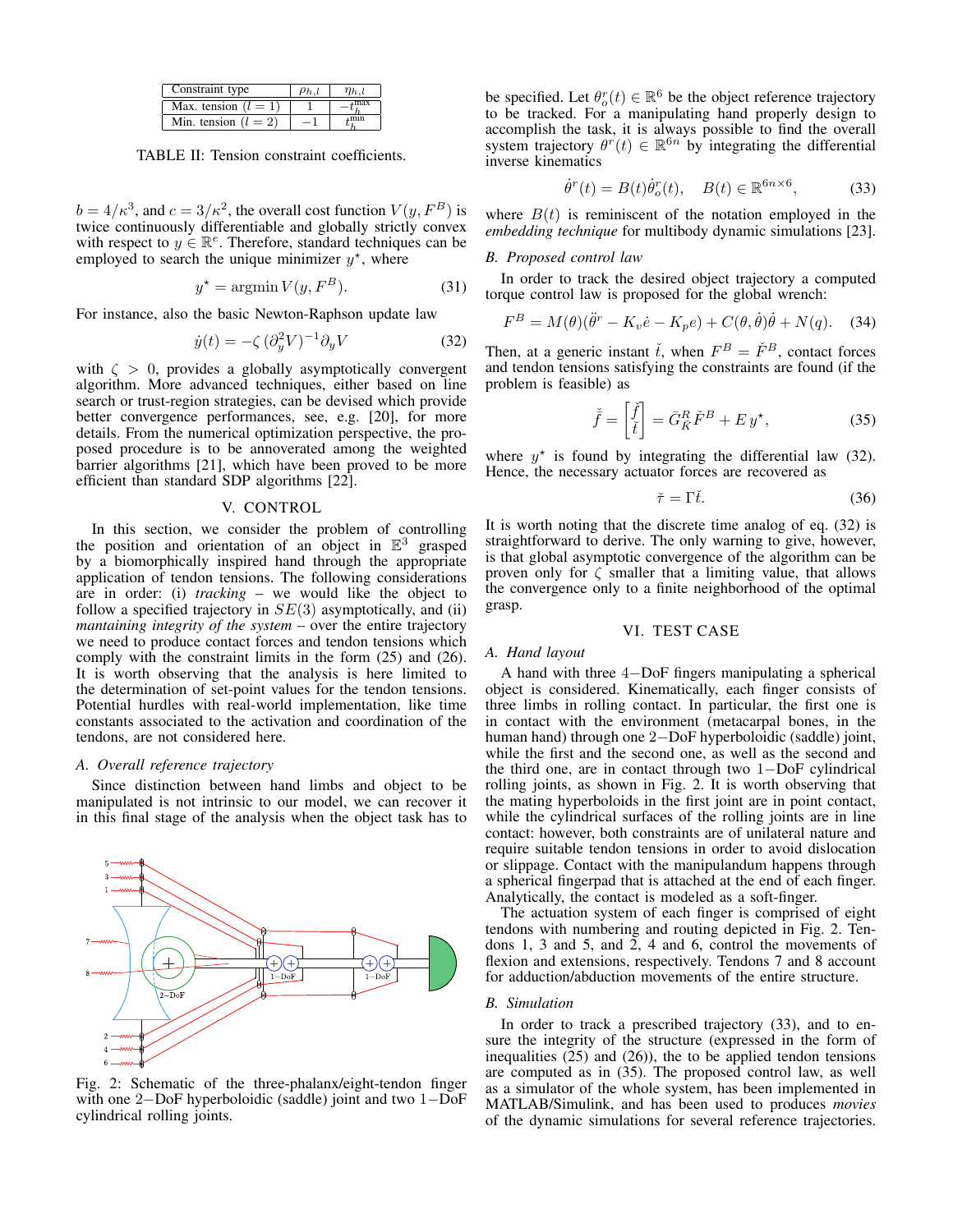

Fig. 3: Four frames from a movie showing the 3-D manipulation of a spherical object by three fingers with spherical fingerpads; overall simulation time  $t = 3$  s.



Fig. 4: Reference (blue, dashed) and actual trajectory (red, continuous) of the object barycenter.

Some frames from a simulation movie are reported in Fig. 3. Here, the desired trajectory of the object barycenter is an ellipse in the vertical plane, with constant roll-pitch-yaw angles. Fig. 4 shows the tracking performances for an overall simulation time of 3 s.

For brevity, only the tension for the third finger are presented. In Fig. 5 the control tensions for tendons 1 and 3 are depicted, while in Fig. 6 the values for tendons 2 and 4 to 8 are illustrated.

It is worth observing that the tensions in tendons 1 and 3 (flexion) are one order of magnitude higher than in the corresponding antagonistic tendons 2 and 4 to 8 (extension and adduction/abduction).

As clear from Fig. 5 and 6, all values comply with the constraint  $t > t^{\min} = 0.1N$ . Even if not explicitly presented for conciseness, all values of the contact forces, both in the unilateral joints and in the fingerpads/object contacts, fulfil the constraints indicated in Table I.

# VII. CONCLUSION AND FUTURE WORK

We presented a method for the dynamic analysis and optimal control of the forces needed to balance a mechanical structure, composed by an arbitrary combination of tendons and rigid bodies in contact. The method is very general and allows practically to model a broad variety of configurations, as those encountered in biological systems.

A numerical example has been presented to show the performances of the proposed algorithm in controlling the tendon tensions of a robotic hand with biomorphic fingers during the dynamic manipulation of an object.

Although we only considered tendons and contacts with *linear* stiffness, the method could be modified to cope with